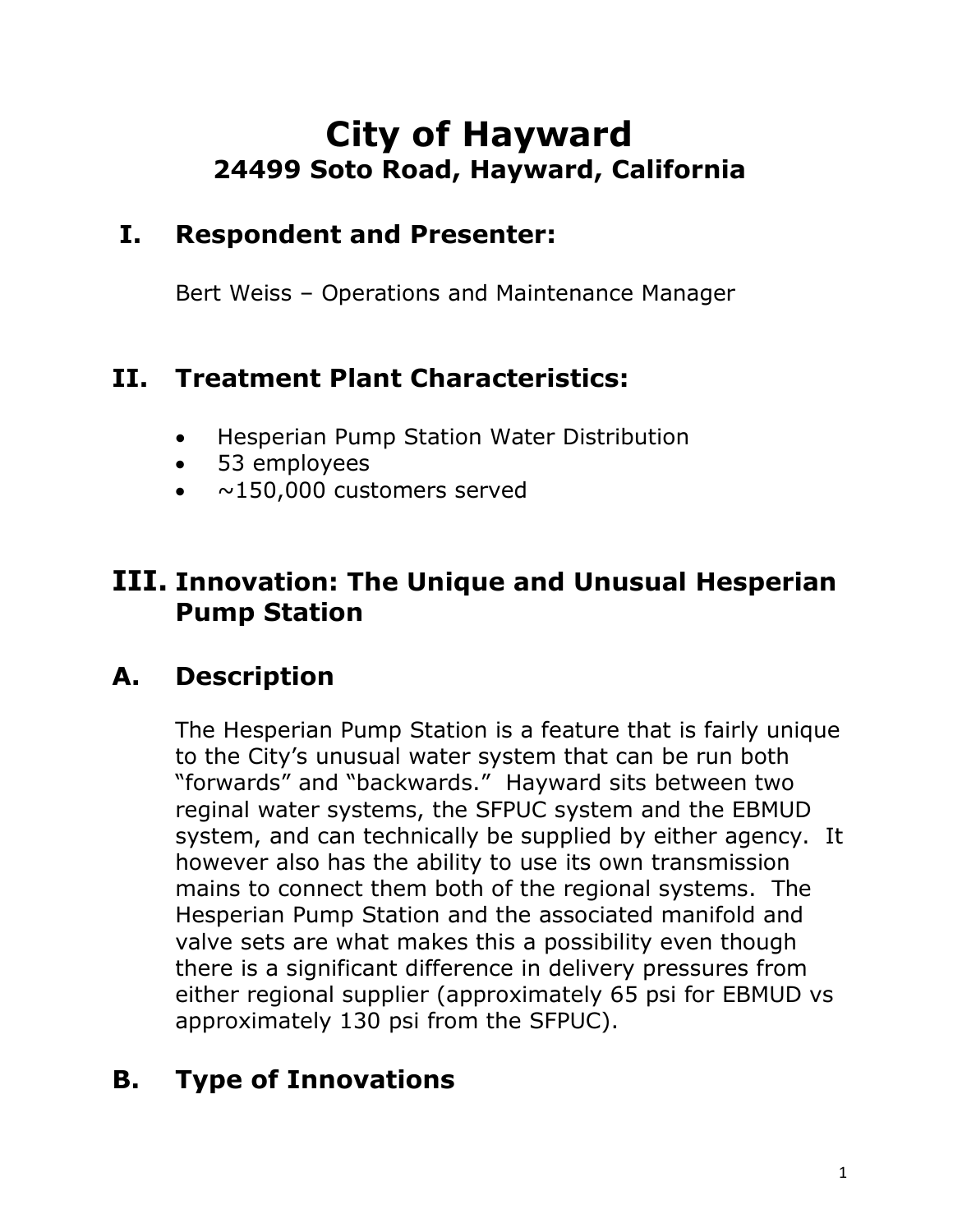- Inter-agency agreements or other administrative changes
- Optimization of existing resources

#### **C. Motivation for Innovations**

Up until the mid-1950s, Hayward supplied its residents and businesses with potable water from a fairly extensive set of wells. But it was becoming clear that the future water needs would be best served by either of the regional players: EBMUD to the north of Hayward and SFPUC to south. It seems that EBMUD assumed that they were always going to be the wholesaler because they proactively ran a disproportionally large diameter pipe to the end of their service area/distribution system. For some strange reason, the SFPUC wanted Hayward as a customer. To "sweeten" the deal, they offered Hayward a service agreement that included no upper limit in water that would be supplied, and no sunset date to that agreement. Between a deal like that, and the fact that the SFPUC provided the water pressure that they did, Hayward signed on the line with the SFPUC. In fact, to this day, 85 percent of the water used in Hayward is supplied entirely by gravity-induced line pressure.

# **D. Barriers/Challenges**

To eventually create a seriously functional regional inter-tie that utilized the City of Hayward's transmission mains required two pump stations to be built and a relatively short run of pipe to create a large tie-in to the EBMUD system. That of course was the simple part, negotiating the agreements for who was responsible for what and under what circumstances the interties would be used for where undoubtedly the hardest, or at least the most cumbersome part of the effort. About 14 years ago, when the Skywest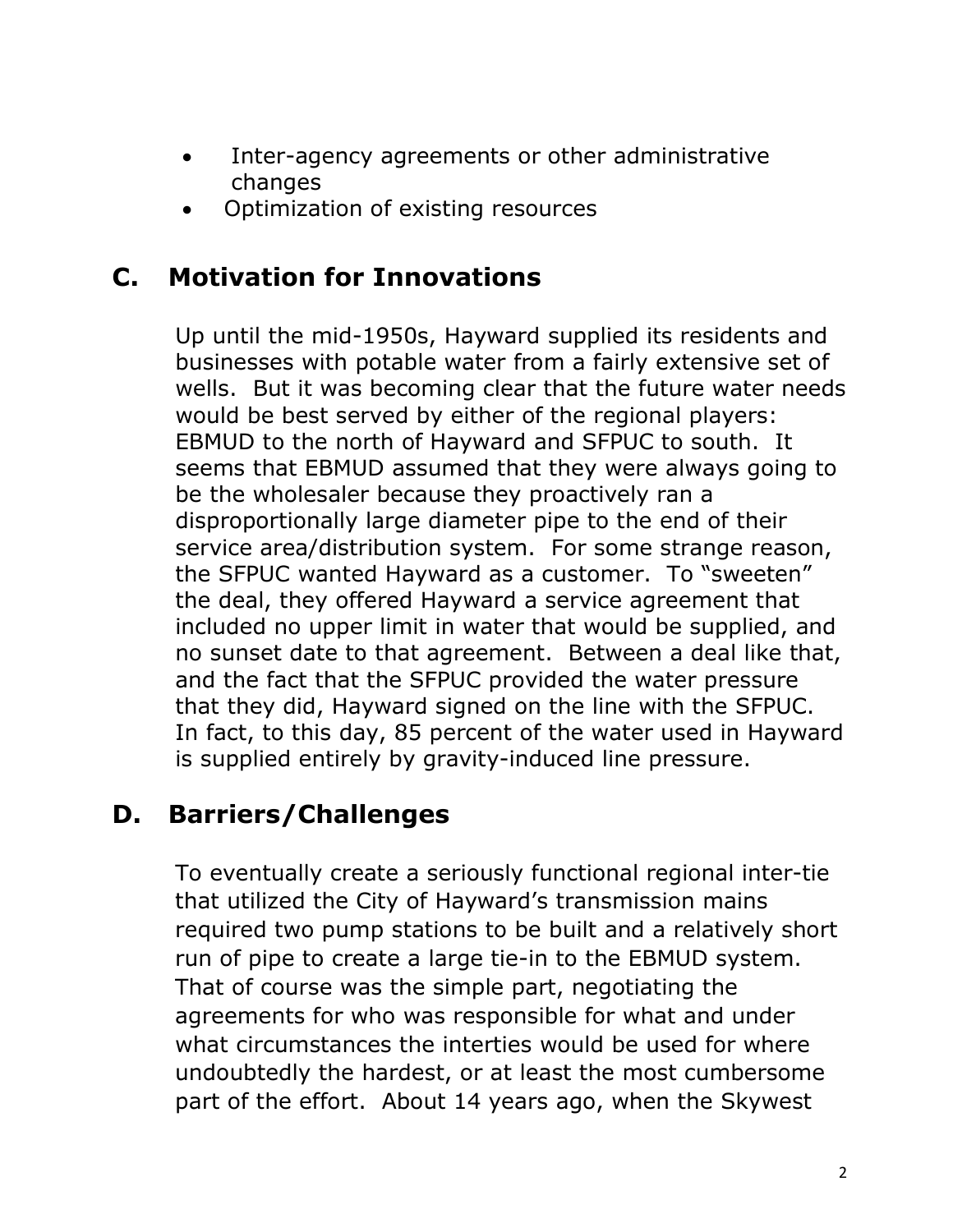Pump Station (owned by EBMUD and the SFPUC and operated and maintained by the City of Hayward) was completed, about a year after the Hesperian Pump Station was finished, the two regional players had an intertie, and the City of Hayward had a serious alternative water supply in the event that something happened to the SFPUC system's Bayt Division 1, 2 & 5 lines. Since then, improvements have been made that have transformed the inter-tie from an advanced notice planned inter-tie that could be activated in about a week to an emergency inter-tie that can be activated in a number of hours.

#### **E. Benefits**

The benefits of unparalleled distribution system operation. Hayward can be entirely supplied by the SFPUC; be entirely supplied by EBMUD; can be supplied by the SFPUC and at the same time push "extra" unused water into the EBMUD system; or vice versa. The pump stations and the associated manifolds are what allow any of these modes of operation to be in place with Hayward's customers being entirely oblivious to which mode of operation we are in. That is some very serious beneficial system flexibility, even if the Hayward operators are tasked with the nail-biting responsibility of running at least 85 percent of the distribution system backwards.

# **F. Effect on Staff Training**

Hayward has a relatively small number of highly-skilled staff that serve as the system operators running these pump stations. The folks are either mechanics or electricians, so finding people with the skill sets that make them both specialists and gifted generalists is a bit of a challenge